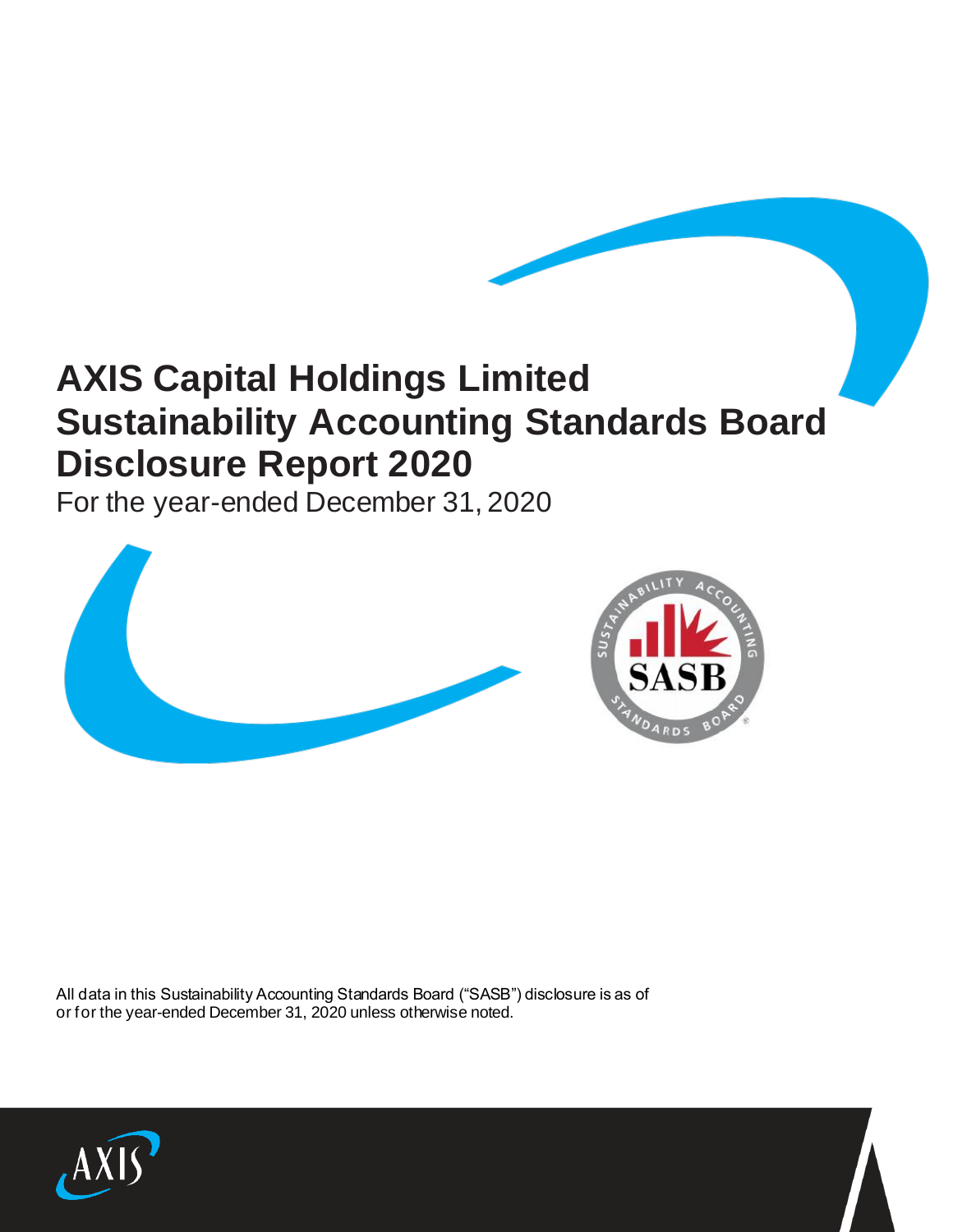# **SUSTAINABILITY ACCOUNTING STANDARDS BOARD DISCLOSURE**

AXIS Capital Holdings Limited ("AXIS Capital"), a Bermuda company, provides a broad range of specialty insurance and treaty reinsurance to its clients on a worldwide basis through its operating subsidiaries and branch networks based in Bermuda, the United States, Europe, Singapore and Canada.

AXIS brings the sophistication of a top specialty insurer and global reinsurer and the agility of a firm with entrepreneurial roots. We write business from a position of leadership and relevance in our chosen markets. Our leadership is grounded in our people and in our corporate culture, which encourages collaboration, diversity and innovation. A purpose-driven organization, we strive to leave a positive imprint on the world through responsible business practices.

The following disclosure is aligned with the SASB standards for the insurance industry.<sup>1</sup> For additional information about our environmental, social and governance practices, please refer to our annual report to shareholders, proxy statement and our corporate citizenship website, found at[: www.axiscapital.com](http://www.axiscapital.com/).

In this disclosure, references to "AXIS Capital" refer to AXIS Capital Holdings Limited and references to "AXIS" "we", "us", "our", the "Group" or the "Company" refer to AXIS Capital Holdings Limited and its direct and indirect subsidiaries and branches.

# I. Sustainability Disclosure Topics & Accounting Metrics

| <b>SASB TOPIC</b>                                                                                  | <b>SASB CODE</b> | <b>ACCOUNTING METRIC</b>                                                                                                                                                                                                                                                          | <b>PAGE</b> |  |  |
|----------------------------------------------------------------------------------------------------|------------------|-----------------------------------------------------------------------------------------------------------------------------------------------------------------------------------------------------------------------------------------------------------------------------------|-------------|--|--|
| <b>Transparent Information &amp;</b><br><b>Fair Advice for Customers</b>                           | FN-IN-270a.1     | Total amount of monetary losses as a result of legal proceedings associated with<br>marketing and communication of insurance product-related information to new<br>and returning customers                                                                                        | 3           |  |  |
|                                                                                                    | FN-IN-270a.2     | Complaints-to-claims ratio                                                                                                                                                                                                                                                        | 3           |  |  |
|                                                                                                    | FN-IN-270a.3     | Customer retention rate                                                                                                                                                                                                                                                           | 4           |  |  |
|                                                                                                    | FN-IN-270a.4     | Description of approach to informing customers about products                                                                                                                                                                                                                     | 5           |  |  |
| Incorporation of                                                                                   | FN-IN-410a.1     | Total invested assets, by industry and asset class                                                                                                                                                                                                                                |             |  |  |
| <b>Environmental, Social &amp;</b><br><b>Governance Factors in</b><br><b>Investment Management</b> | FN-IN-410a.2     | Description of approach to incorporation of environmental, social and governance<br>factors in investment management processes and strategies                                                                                                                                     | 6           |  |  |
| <b>Policies Designed to</b><br><b>Incentivize Responsible</b><br><b>Behavior</b>                   | FN-IN-410b.1     | Net premiums written related to energy efficiency and low carbon technology                                                                                                                                                                                                       | 6           |  |  |
|                                                                                                    | FN-IN-410b.2     | Discussion of products and/or product features that incentivize health, safety<br>and/or environmentally responsible actions and/or behaviors                                                                                                                                     | 6           |  |  |
| <b>Environmental Risk Exposure</b>                                                                 | FN-IN-450a.1     | Probable Maximum Loss of insured products from weather-related natural<br>catastrophes                                                                                                                                                                                            |             |  |  |
|                                                                                                    | FN-IN-450a.2     | Total amount of monetary losses attributable to insurance payouts from (1)<br>modeled natural catastrophes and (2) non-modeled natural catastrophes, by type<br>of event and geographic segment (net and gross of reinsurance)                                                    | 10          |  |  |
|                                                                                                    | FN-IN-450a.3     | Description of approach to incorporation of environmental risks into (1) the<br>underwriting process for individual contracts and (2) the management of firm-<br>level risks and capital adequacy                                                                                 | 12          |  |  |
| <b>Systemic Risk Management</b>                                                                    | FN-IN-550a.1     | Exposure to derivative instruments by category: (1) total potential exposure to<br>non-centrally cleared derivatives, (2) total fair value of acceptable collateral<br>posted with the Central Clearinghouse and (3) total potential exposure to<br>centrally cleared derivatives | 14          |  |  |
|                                                                                                    | FN-IN-550a.2     | Total fair value of securities lending collateral assets                                                                                                                                                                                                                          | 15          |  |  |
|                                                                                                    | FN-IN-550a.3     | Description of approach to managing capital- and liquidity-related risks<br>associated with systemic non-insurance activities                                                                                                                                                     | 15          |  |  |

<sup>&</sup>lt;sup>1</sup> This report contains information about AXIS as of or for the year ended December 31, 2020. The inclusion of information contained in this report should not be construed as a characterization regarding the materiality or financial impact of that information. For a discussion of information that may be material to AXIS Capital, please see our 2020 Annual Report on Form 10-K for the fiscal year ended December 31, 2020 ("2020 Form 10-K") filed with the U.S. Securities and Exchange Commission ("SEC") on February 26, 2021 and our periodic and or periodic and this other filings with t other filings with the SEC, which are accessible on the SEC's website at www. report. This report should be read in conjunction with our filings with the SEC and the other information we publish.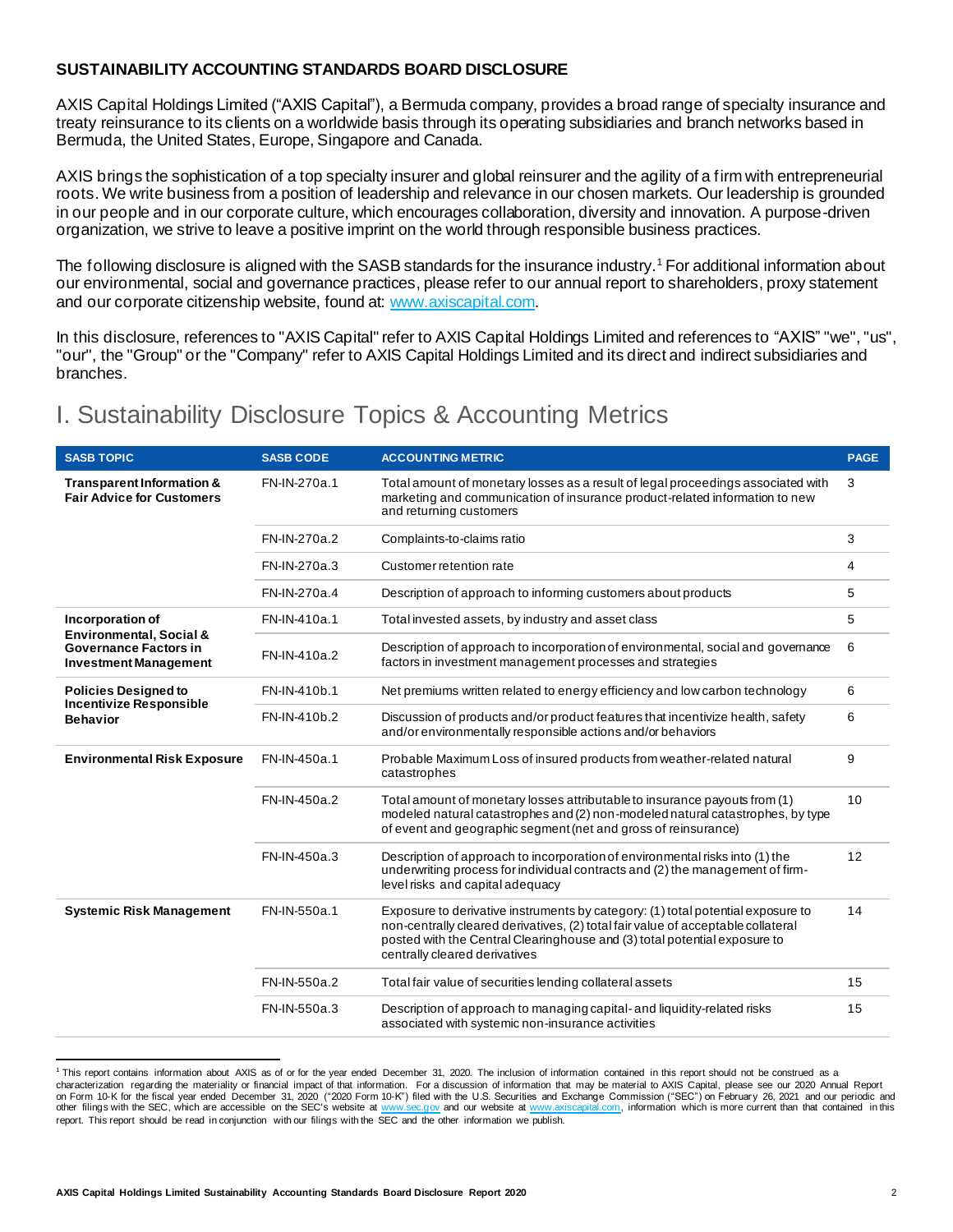# II. Activity Metric

| <b>SASB TOPIC</b> |  |  |  |
|-------------------|--|--|--|
|                   |  |  |  |
|                   |  |  |  |

**SASB CODE ACCOUNTING METRIC SASB CODE ACCOUNTING METRIC** 

FN-IN-000.A Number of policies in force, by segment 15

# III. Discussion and Explanations of Accounting and Activity Metrics

# **TRANSPARENT INFORMATION & FAIR ADVICE FOR CUSTOMERS**

# **SASB Code - FN-IN-270a.1**

**Total amount of monetary losses as a result of legal proceedings associated with marketing and communication of insurance product-related information to new and returning customers**

In accordance with SEC requirements, AXIS Capital discloses all material legal proceedings, other than ordinary routine litigation incidental to the business, in its Annual Reports on Form 10-K and Quarterly Reports on Form 10-Q. In 2020, legal proceedings and/or losses, if any, associated with marketing and communication of insurance product-related information were de minimis.

# **SASB Code - FN-IN-270a.2**

# **Complaints-to-claims ratio**

# **INSURANCE**

We provide a broad range of specialty lines insurance solutions to clients on a worldwide basis, through operating subsidiaries and branch networks based in Bermuda, the United States, Europe, Singapore and Canada. The lines of business in our insurance segment include property, marine, terrorism, aviation, credit and political risk, professional lines, liability and accident and health.

The SASB Insurance Standard includes "complaints-to-claims ratio" as an accounting metric. Under the standard, this metric is the ratio of the number of complaints the entity received across all insurance segments and regions during the reporting period per 1,000 claims that have been filed across all segments and regions during the same reporting year.

We do not calculate a complaints-to-claims ratio in accordance with the SASB metric because we do not believe it is a meaningful metric for assessing our claims handling process. Instead, we are providing an alternative complaint ratio metric, as described below.

One reason we do not calculate the complaints-to-claims ratio in accordance with the SASB metric is that complaints may be received years after a claim is closed, which could overstate or understate the ratio for particular periods. We also do not believe the metric to be meaningful for comparing our claims handling process to that of other companies. Companies may track open and closed claims differently, which could result in a comparison that is not meaningful. Additionally, a comparison of complaints-to-claims ratios across companies would not account for variations in an underwriting company's concentration of lines of business or market share, which further diminishes the usefulness of the metric.

We are providing an alternative complaint ratio metric. In particular, our U.S.-based insurance subsidiaries are subject to insurance regulation in the states and jurisdictions where they conduct business. Most state insurance departments provide consumer complaint data to the National Association of Insurance Commissioners ("NAIC") Consumer Information Source ("CIS"). Based on information from the state insurance departments, the NAIC provides a summary listing of all closed complaints by line of business for each U.S. domiciled underwriting company. The NAIC also develops a "closed complaint index," which takes into account this information as well as market share of premium by line of business. We believe this closed complaint index is a more meaningful metric because it factors in market concentration. Accordingly, we are providing a compilation of these closed complaint indices for our active U.S. insurance underwriting companies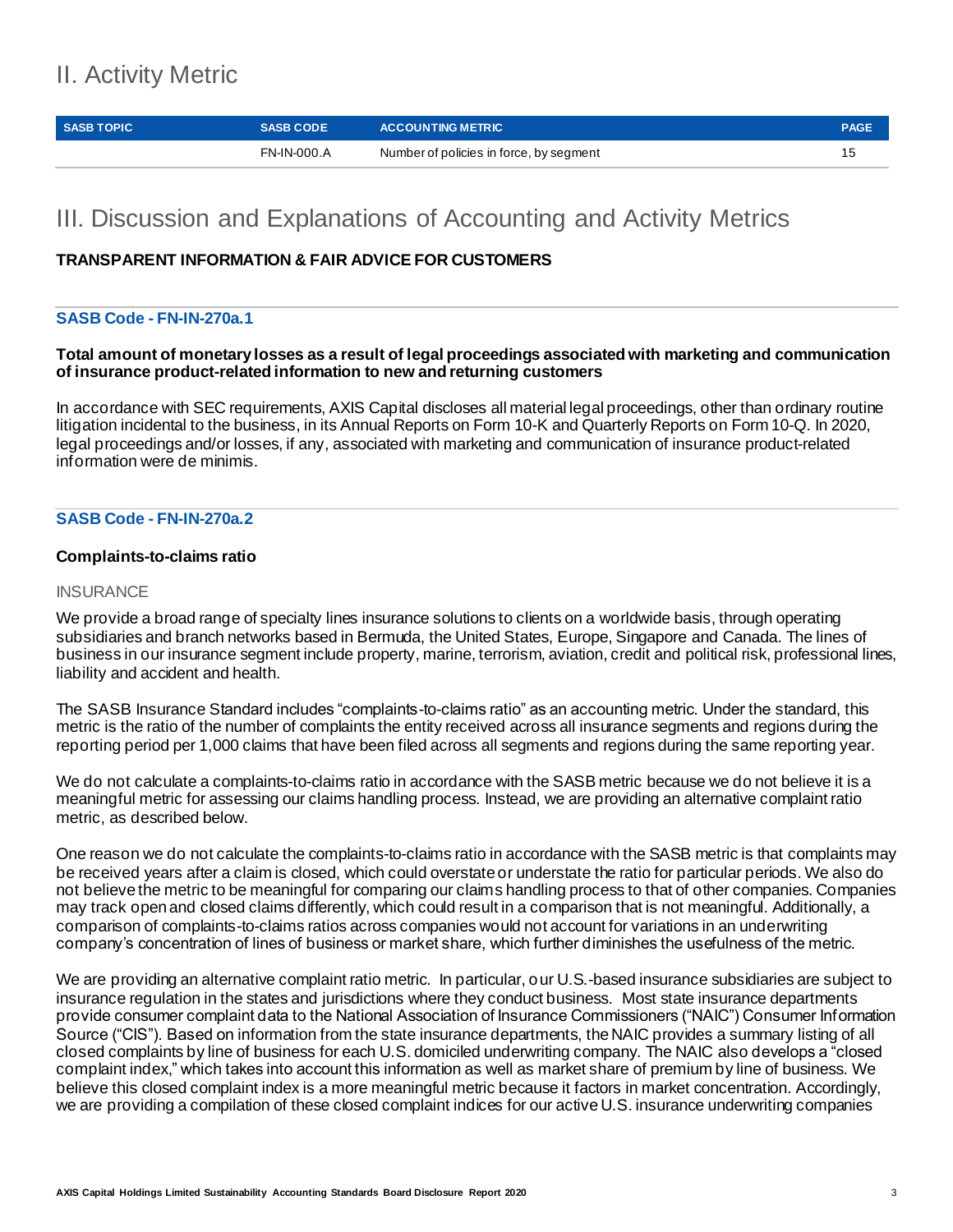that report financial information to the NAIC. We have not provided closed complaint indices for our non-U.S. insurance subsidiaries, since the information needed to develop comparable indices is not available in other jurisdictions.

The NAIC defines "closed complaints" as complaints where the state has upheld the consumer's position and calculates a "closed complaint index" by comparing a company's share of closed complaints to the company's share of premiums in the U.S. market. The NAIC National Complaint Index is set at 1.00 to allow an individual company "complaint index" to be used to easily compare the company's consumer complaint performance to other companies in the market. A company with a complaint index greater than 1.00 has a complaint index that is higher than expected in the market; a company with a complaint index less than 1.00 has a complaint index that is lower (better) than expected in the market. As disclosed on the NAIC website, CIS data is voluntarily supplied by state insurance departments and compiled and coded by the NAIC. Not all states provide complaint data to the CIS. In 2020, the complaint index was available for the following companies.<sup>2</sup>

- For AXIS Insurance Company, the closed complaint index reported by the NAIC for 2020 was 0.56 (based on 12 complaints).
- For AXIS Surplus Insurance Company, the closed complaint index reported by the NAIC for 2020 was -0- (based on 0 complaints).
- For AXIS Reinsurance Company,<sup>3</sup> the closed complaint index reported by the NAIC for 2020 was -0- (based on 0 complaints).

The complaint index for all three companies was lower (better) than expected in the market. This information is also available through the Consumer page on the NAIC site at[: https://www.naic.org/index\\_consumer.htm](https://www.naic.org/index_consumer.htm).

#### REINSURANCE

Our reinsurance subsidiaries do not generally interface directly with consumers, but rather cedants. Furthermore, other than occasional claims disputes, our reinsurance subsidiaries do not receive formal complaints from their ceding company clients. As a result, we do not receive state-insurance-departments consumer complaints. Therefore, our reinsurance subsidiaries are unable to evaluate claims performance based upon complaint volume.

### **SASB Code - FN-IN-270a.3**

#### **Customer retention rate**

#### **INSURANCE**

We regularly monitor our customer retention rates in our insurance segment for measurable lines of business, excluding business lines that by their nature are non-recurring (for example, Credit and Political Risk). We use this measure for internal management reporting, to understand changes in a business line and to analyze trends in the market.

The Company's customer retention ratio for its insurance business varies among operational divisions. For the year ending December 31, 2020, our customer retention rate by division ranged between approximately 68% - 85%.<sup>4</sup>

#### **REINSURANCE**

We do not find customer retention to be a useful metric for our reinsurance business because our clients are insurance companies and our strategic focus is on adjusting capacity in different markets based on pricing.

AXIS Specialty Insurance Company is included in the NAIC complaint index; however, it does not have any external business and therefore it is not included in this summary. <sup>3</sup> AXIS Reinsurance Company is included in this report due to the small amount of direct business written by the company.

<sup>4</sup> Our methodology does not adjust the calculation for involuntarily terminated customers as contemplated by the SASB standards. This customer retention rate is calculated on a premiumweighted basis, since we believe this is more informative than a policy-count weighted basis for our business. This retention ratio is based on open market business and excludes delegated authority business.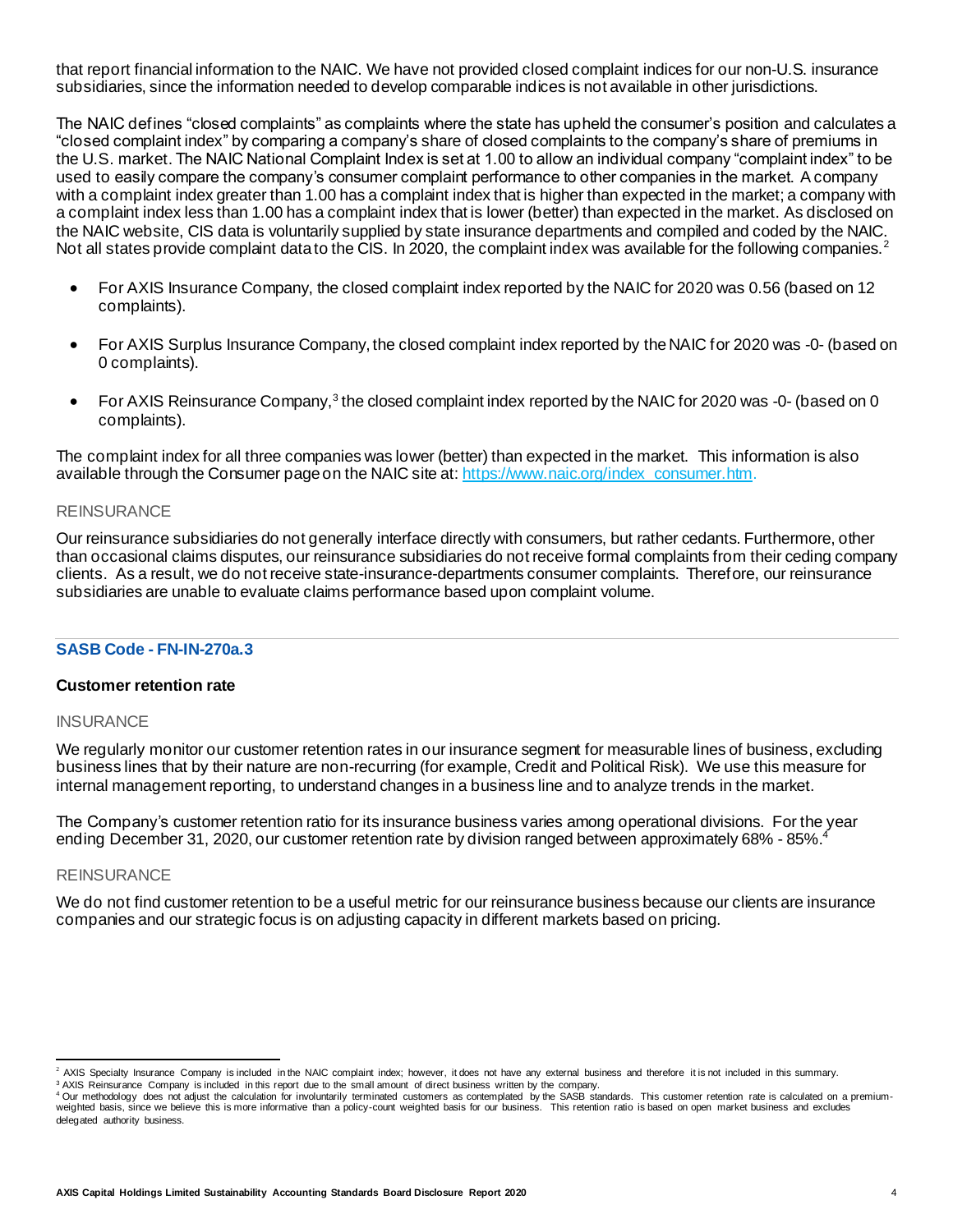# **SASB Code - FN-IN-270a.4**

#### **Description of approach to informing customers about products**

#### **INSURANCE**

Our specialty insurance products are offered exclusively through professionally licensed brokers, both wholesale and retail, authorized managing general agents, managing general underwriters, program managers and third-party administrators (collectively, "Producers" and/or "Brokers"). As a result, the Producers/Brokers generally manage our customer relationships by engaging directly with our insureds. These Producers/Brokers work with our existing and prospective customers, providing information and advice about our insurance products' scope of coverage and terms and conditions, and they continue to assist customers following the purchase of a policy. We encourage our customers to carefully review the wording in our policies and to ask their Producer/Broker questions as needed. Our underwriters regularly educate and inform the Producers/Brokers about our products to ensure that they have a comprehensive understanding of our products and the suitability of our products' coverage. In particular, our underwriters regularly provide Producers/Brokers with information about the cost of our products and their limits, deductibles and exclusions.

We also provide the Producers/Brokers with services and resources pertaining to the risks our customers face, including policy information, legally required disclosures, incident response services, thought leadership on relevant topics (such as climate change), claims resources and education on risk mitigation on emerging risks (such as cyber and renewable energy risks). We provide these services and resources through a variety of channels, such as our website, social media channels, advertising, events (which include educational training events), webinars, brochures, whitepapers, newsletters, videos and email communications. The applicable underwriting business unit, marketing and communications group, and legal department are all involved in the preparation of materials provided to the Producers/Brokers.

#### REINSURANCE

Our reinsurance products are generally offered to ceding insurance companies through professionally licensed reinsurance intermediaries, although we do offer some direct reinsurance. Most of our reinsurance contracts require that all communications (including claims communications) with ceding companies be directed through these intermediaries. Our reinsurance products are not marketed to individuals.

#### CLAIMS

We aim to consistently rank among the (re)insurers most highly rated for customer satisfaction. Our claims philosophy is built on the foundation of timely decision making and a straight-forward approach. Claims can be submitted a variety of ways, including through Producers/Brokers or other intermediaries, via our website and by phone, mail, or email. Our claims specialists assess each claim based on the facts of the claim, the policy/treaty terms and conditions, applicable law and the interests of the insured/reinsured.

Please refer to Item 1 of the Company's 2020 Form 10-K for additional information regarding our lines of business and the distribution of our insurance and reinsurance products.

#### **INCORPORATION OF ENVIRONMENTAL, SOCIAL & GOVERNANCE FACTORS IN INVESTMENT MANAGEMENT**

# **SASB Code - FN-IN-410a.1**

# **Total invested assets, by industry and asset class**

We follow a conservative investment strategy that is intended to provide adequate liquidity for the prompt payment of claims. At December 31, 2020, 85.6% of our investment portfolio was invested in fixed maturity and short-term investments. As of that date, the weighted average credit rating of our fixed maturity portfolio was AA-. Information regarding our short-term and long-term investment assets by asset class, and a breakdown of investments by industry, is set forth in Note 5, Investments to our 2020 Consolidated Financial Statements, "Management's Discussion and Analysis of Financial Condition and Results of Operations" in our 2020 Form 10-K and in the Investor Financial Supplement on our Investor Relations website a[t www.investor.axiscapital.com](http://www.investor.axiscapital.com/).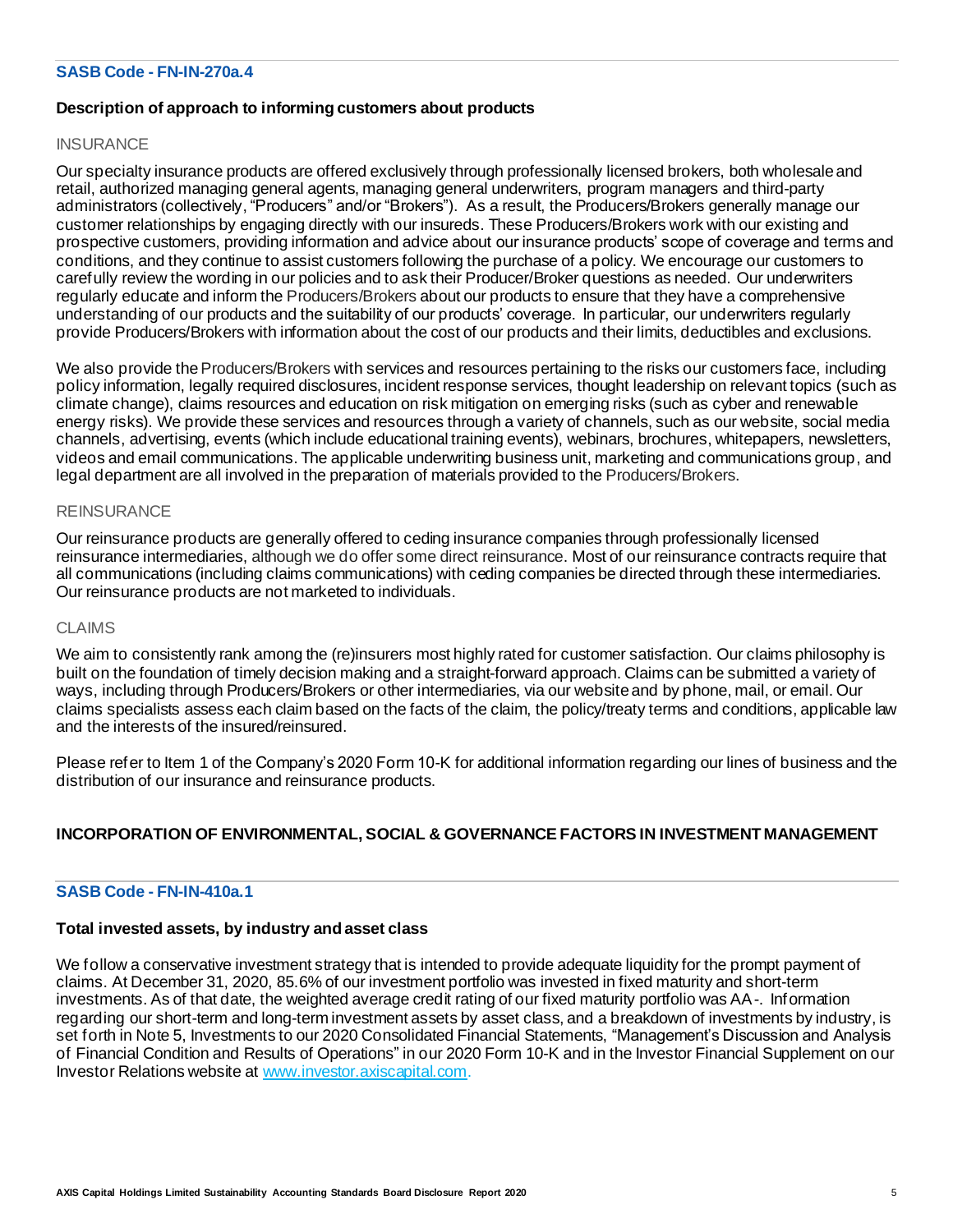### **SASB Code - FN-IN-410a.2**

#### **Description of approach to incorporation of ESG Factors in investment management processes and strategies**

Insurers are subject to various regulatory requirements that restrict the types, and risk concentrations, of permitted investments. This is to ensure that insurers have sufficient liquidity to pay claims in a timely fashion. As disclosed in our annual filings with the SEC, our investment portfolio primarily consists of low-risk, liquid, fixed income investments.

AXIS largely follows an outsourced investment management model. As a result, our primary engagement with ESG factors in investment management relates to our selection and oversight of our investment managers, particularly in the fixed income space. Prior to investing in fixed income and risk assets, AXIS conducts thorough due diligence of the applicable investment manager, its integration of relevant ESG factors and its compliance with AXIS' responsible investing principles, as discussed in the next paragraph. Once an investment manager has been mandated for a separately managed account, AXIS annually evaluates the firm's ESG performance using a manager scorecard process. Each year, AXIS asks its fixed income investment managers to complete a due diligence questionnaire which covers ESG policy updates, ESG resources, ESG investment practices, ESG affiliations and ESG reporting. Managers receive several ESG scores based on their responses to the due diligence questionnaire. AXIS monitors the annual scores of its fixed income investment managers and takes the ESG scores into account when considering whether to redeem or sell all or a portion of the investments managed by a particular investment manager.

In addition to the above, AXIS adopted a thermal coal and oil sands policy, effective January 1, 2020. Pursuant to that policy, AXIS committed to not make new investments in companies that generate 30% or more of their revenues from thermal coal mining, generate 30% or more of their power from thermal coal, or hold more than 20% of their reserves in oil sands. Effective January 1, 2021, AXIS amended the policy to prohibit any direct investment in support of the exploration, production or transportation of oil and gas in the Arctic National Wildlife Refuge. In October 2021, AXIS announced revisions to the policy that lower the revenue and power generation threshold from 30% to 20%. AXIS' policy is publicly available on its website at [www.axiscapital.com](http://www.axiscapital.com/).

# **POLICIES DESIGNED TO INCENTIVIZE RESPONSIBLE BEHAVIOR**

#### **SASB Code - FN-IN-410b.1**

#### **Net premiums written related to energy efficiency and low carbon technology**

Premiums related to energy efficiency and low carbon technology include premiums for policies relating to our property business and our renewable energy business. Our gross written premiums for renewable energy grew each year for the last three years.

We believe insurers have an important role to play in mitigating climate risk and transitioning to a low-carbon economy, and, as a leading global carrier in renewable energy insurance, we believe AXIS is positioned to provide value and service to this growing market. Our renewable energy team has extensive experience and in-depth understanding of the risks faced by the renewable energy industry. We provide specialized property and casualty coverage for every stage of wind, solar and energy storage projects, from development through operation, on risks ranging from stand-alone projects to utility-scale portfolios. Our clients include project developers, operators, independent power producers, EPC's and utility companies around the globe.

# **SASB Code - FN-IN-410b.2**

#### **Discussion of products and/or product features that incentivize health, safety and/or environmentally responsible actions and/or behaviors**

AXIS believes it is important to incorporate incentives into its products that encourage smarter decisions regarding health, safety and environmental responsibility. Examples of these incentives are below.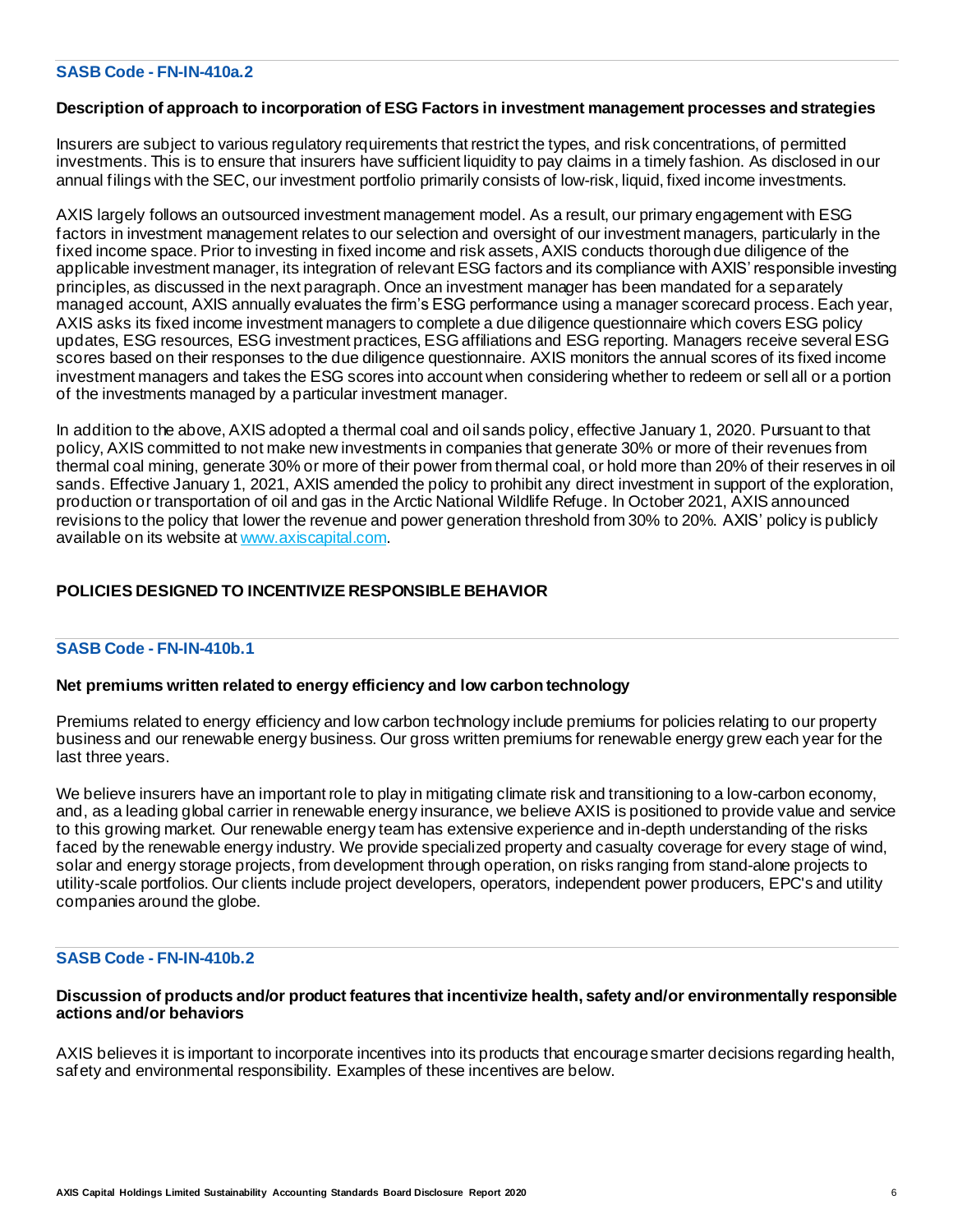# **Health and Safety**

# U.S. PRIMARY CASUALTY AND EXCESS CASUALTY BUSINESS

- *Commercial Construction, Manufacturing, Transportation, Hospitality and Real Estate Clients.* Through our U.S. Primary Casualty and Excess Casualty business units, we insure specialty businesses in the commercial construction, manufacturing, transportation, hospitality and real estate industries. Our policies involve individual account rating and pricing, which are adjusted annually to reflect each individual insured's successful implementation of risk management, safety practices and loss prevention measures. Our underwriting and pricing methodologies offer insureds the ability to proactively manage and effect their premium costs, as they are largely in control of their own loss experiences.
- *Chemical, Petrochemical, Oil & Gas and Energy Clients.* Our Excess Casualty customers include businesses associated with the chemical, petrochemical, oil & gas and energy industries that require additional liability coverage. These types of insureds will typically experience significant exposures to environmental hazards and accidental chemical and petrochemical spills and releases. Our underwriting and pricing practices are designed to benefit and reward those insureds who are best able to manage their environmental and pollution exposures through sound risk management, safety practices, loss prevention and ultimately the prevention of spills and releases of pollutants.

# RISK CONTROL FUNCTION

Alongside our underwriting operations, AXIS has a robust risk control function that carefully identifies exposures in all lines of business through loss-control inspections and reviews. AXIS's efforts to identify hazards and provide solutions that mitigate or eliminate such hazards ultimately makes the policyholder's business safer. During the course of meetings with policyholders, AXIS provides detailed guidance to help policyholders identify potential areas of loss before an event or circumstance giving rise to a loss can materialize.

- *Property Business.* In our property line of business, losses result from the release of contaminates by fires (smoke & heat), water damage, destruction of property and other environmental exposures. Our loss control function works with policyholders in this area to make recommendations that, if implemented, may greatly limit damages and the devastating exposure to property and the surrounding environment.
- *Casualty Business.* On the casualty side of the business, inspections identify injury hazards or exposures, and we recommend solutions and improvements aimed at eliminating the potential for injury to the public. These efforts all provide employees with safer workplaces and can improve the public environment.
- *Premium Credits.* AXIS may offer premium credits for behaviors such as management cooperation in matters of safeguarding and proper handling of covered property, exemplary employee selection training, supervision and experience levels and particular care being given to insured premises. AXIS may also provide premium credits to insureds with "green" buildings, or to those conducting energy-efficiency upgrades on their current buildings. In addition, in 2020, AXIS offered premium credits to landscape industry customers who have obtained nationally recognized safety designations.

#### ACCIDENT & HEALTH

- *Employee Assistance Program.* In connection with its Limited Benefits product offerings, AXIS makes an Employee Assistance Program (EAP) available to its customers. This program provides online counseling services to customers who have experienced personal and work-related issues that can impact their physical and emotional health. The EAP's online platform allows customers to obtain services from the comfort and privacy of their own homes and potentially provides customers with care earlier than an in-person visit.
- *First Responder Assistant Program.* In connection with the disability, medical and accidental death insurance provided to volunteer firefighters, AXIS provides preventative services including a First Responder Assistant Program (FRAP). The FRAP is similar to an EAP, as described above, and provides mental health, marital, financial and other assistance to volunteers in need.
- *Teladoc Services***.** AXIS has a partnership with Teladoc, the nation's largest telehealth provider, which utilizes Teladoc's HIPAA compliant system to provide virtual healthcare consultations via the phone or video conference. Teladoc's base level services, including general medical visits, are provided at no incremental cost to the insured.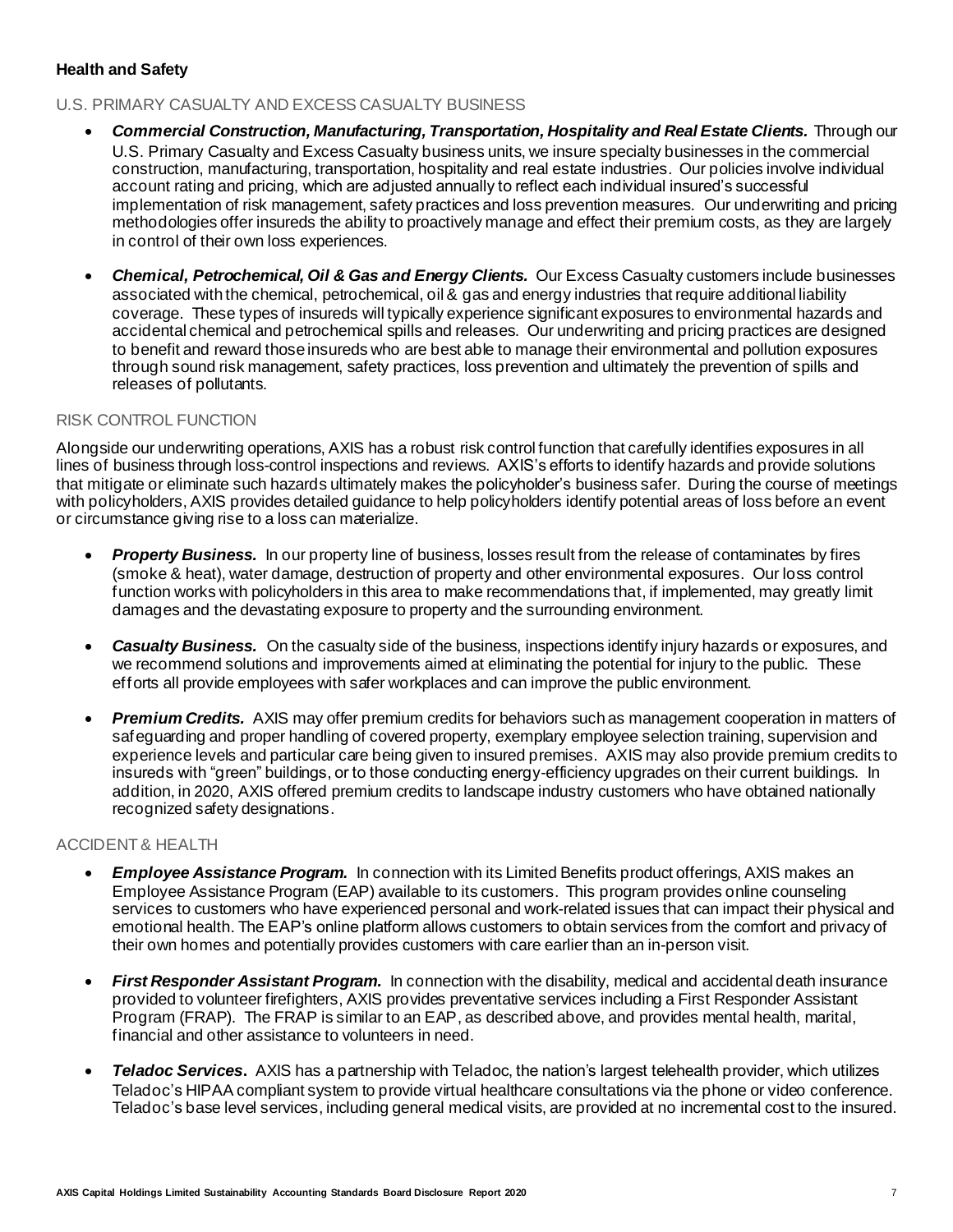Most commonly used for minor illnesses and similar issues such as the cold, flu and infections, the consults result in a prescription in more than 70% of the visits and, similar to the EAP, expedites care by providing it immediately through the phone or online. Use of this service also preserves insurance benefits for more serious consultations.

# CYBER INCIDENT RESPONSE SERVICE

AXIS cyber insurance products include both risk management and cyber incident response services. AXIS cyber risk management services are designed to help businesses prepare for and mitigate the risk of a cyber incident. This is achieved through various education methods including training events, tests and online content. The AXIS cyber incident response hotline provides clients with immediate assistance once they become aware of a cyber incident. The AXIS incident response manager will suggest actions to mitigate any immediate risk and engage appropriate experts to get to a speedy resolution and ensure the business can continue to function.

# COVID-19 RESOURCE CENTER

In April 2020, AXIS launched a COVID-19 Resource Center to support our clients, partners, communities and employees as the COVID-19 situation evolves. The COVID-19 Resource Center provides important information regarding the virus, government responses, COVID-related claims information and helpful guides on how to manage businesses and mitigate cybersecurity risks in a virtual work environment.

# **Environment**

### RENEWABLE ENERGY PRACTICE

Through our proprietary property coverage practice, AXIS extends coverage to renewable energy customers active in wind, solar and battery storage technology. Our products, services and expertise can help these industries keep their employees safe and protect their physical assets, balance sheet and ultimately their long-term success. Our coverage provides insurance solutions for all aspects of a renewable energy business and the entire lifecycle of a renewable energy project, including site preparation, delivery of technology to site and decommissioning. As U.S. domestic and international renewable energy industries continue to expand, our renewable energy practice analyzes industry trends, market data and loss trends to design and develop insurance products tailored to the specific needs of renewable energy businesses.

In connection with its renewable energy products, AXIS may provide its customers with a risk mitigation assessment based on a survey of the insured risk. These risk assessments are intended to educate customers on their renewable energy project's risk landscape and how to reduce their project's technical, environmental and operational risk exposure. Recommendations may include improvements to the customer's maintenance practices or investments in additional safety features.

#### ENVIRONMENTAL INSURANCE

Through our environmental insurance practice, we offer a range of risk protection and mitigation solutions to help our clients plan for the uncertainties that come with environmental projects. Our environmental insurance aims to offer innovative coverage against environmental risk exposures and provide versatile solutions to safeguard against pollutionrelated risks.

#### DESIGN PROFESSIONAL LIABILITY INSURANCE

We provide design professional liability insurance. Our coverage recognizes that architectural and engineering professionals face a broadening scope of contractual requirements and potential liability, including contractual requirements relating to sustainability. We encourage our clients to comply with these new requirements, and we offer risk management services to reduce the likelihood of claims.

# THERMAL COAL AND OIL SANDS POLICY

AXIS implemented a thermal coal and oil sands policy, effective January 1, 2020, which limits our provision of (re)insurance to new thermal coal plants or oil sands infrastructure and our provision of (re)insurance to, and investment in, the companies that build, own or operate such enterprises. The policy aims to encourage environmentally responsible business practices among our current and prospective insureds by, among other things, encouraging them to commit to mid- to long-term transition plans away from thermal coal or oil sands business, and is part of AXIS' broader strategy to invest in growth areas such as renewable energy insurance. Effective January 1, 2021, AXIS strengthened the policy to prohibit any insurance coverage or investment in support of the exploration, production or transportation of oil and g as in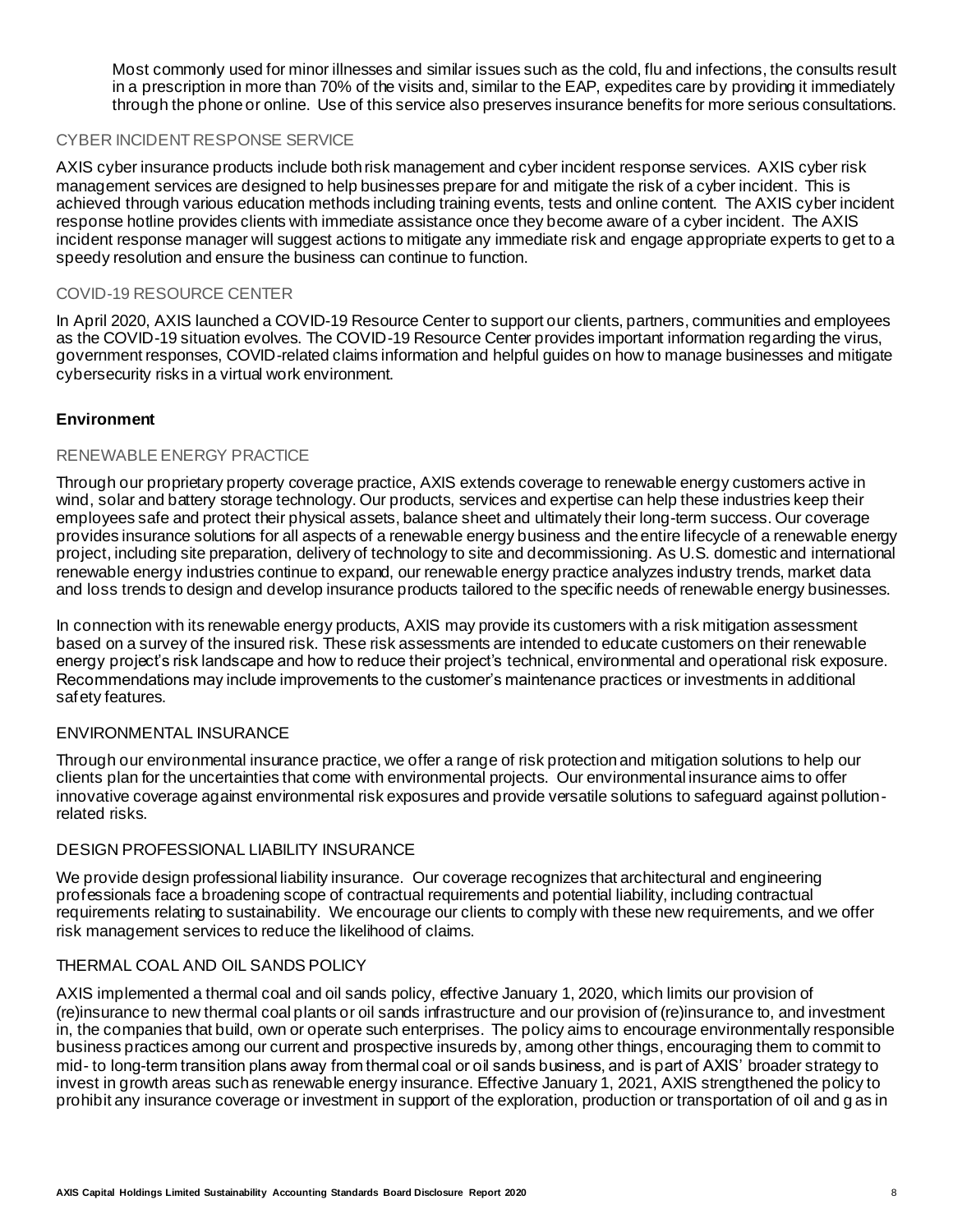the Arctic National Wildlife Refuge. In October 2021, AXIS announced revisions to the policy to prohibit any insurance or facultative reinsurance coverage for existing thermal coal and oil sands projects and to prohibit any insurance or facultative reinsurance coverage and investment support for companies that generate 20% or more of their revenues or power from thermal coal, oil sands or Arctic oil and gas, as applicable.

# ENCOURAGING BUILDING CODES RESILIENT TO CLIMATE-RELATED RISKS

The Company utilizes models on the property side that are sensitive to building characteristics. These models result in discounted pricing for building codes that are more resilient to climate-related risks.

# **ENVIRONMENTAL RISK EXPOSURE**

#### **SASB Code - FN-IN-450a.1**

# **Probable Maximum Loss (PML) of insured products from weather-related natural catastrophes**

The table below shows our net PML to a single natural peril catastrophe event within certain defined single zones that correspond to peak industry catastrophe exposures at January 1, 2021. The return period refers to the frequency with which losses of a given amount or greater are expected to occur. A zone is a geographic area in which the insurance risks are considered to be correlated to a single catastrophic event. Estimated losses from a modeled event are grouped into a single zone, as shown below, based on where the majority of the total estimated industry loss is expected to occur.

|                              |                | <b>Estimated Net Exposures</b><br>(millions of U.S. dollars) |                                                      |    |                                                   |                                                      |                                                   |                                                      |
|------------------------------|----------------|--------------------------------------------------------------|------------------------------------------------------|----|---------------------------------------------------|------------------------------------------------------|---------------------------------------------------|------------------------------------------------------|
| <b>TERRITORY</b>             | <b>PERIL</b>   | 50 YEAR<br><b>RETURN</b><br><b>PERIOD</b>                    | % OF COMMON<br><b>SHAREHOLDERS'</b><br><b>EQUITY</b> |    | <b>100 YEAR</b><br><b>RETURN</b><br><b>PERIOD</b> | % OF COMMON<br><b>SHAREHOLDERS'</b><br><b>EQUITY</b> | <b>250 YEAR</b><br><b>RETURN</b><br><b>PERIOD</b> | % OF COMMON<br><b>SHAREHOLDERS'</b><br><b>EQUITY</b> |
| Single zone,<br>single event |                |                                                              |                                                      |    |                                                   |                                                      |                                                   |                                                      |
| <b>Southeast</b>             | U.S. Hurricane | \$<br>286                                                    | 6.0%                                                 | \$ | 408                                               | 8.6%                                                 | \$<br>625                                         | 13.2%                                                |
| <b>Northeast</b>             | U.S. Hurricane | 42                                                           | 0.9%                                                 |    | 115                                               | 2.4%                                                 | 262                                               | 5.5%                                                 |
| <b>Mid-Atlantic</b>          | U.S. Hurricane | 90                                                           | 1.9%                                                 |    | 263                                               | 5.5%                                                 | 520                                               | 11.0%                                                |
| <b>Gulf of Mexico</b>        | U.S. Hurricane | 175                                                          | 3.7%                                                 |    | 263                                               | 5.5%                                                 | 431                                               | 9.1%                                                 |
| <b>California</b>            | Earthquake     | 193                                                          | 4.1%                                                 |    | 396                                               | 8.3%                                                 | 504                                               | 10.6%                                                |
| Europe                       | Windstorm      | 136                                                          | 2.9%                                                 |    | 182                                               | 3.8%                                                 | 240                                               | 5.1%                                                 |
| Japan                        | Earthquake     | 103                                                          | 2.2%                                                 |    | 179                                               | 3.8%                                                 | 336                                               | 7.1%                                                 |
| Japan                        | Windstorm      | 113                                                          | 2.4%                                                 |    | 186                                               | 3.9%                                                 | 220                                               | 4.6%                                                 |

As indicated in the table above, our modeled single occurrence 1-in-100 year return period PML for a Southeast hurricane, net of reinsurance, is approximately \$0.4 billion. According to our modeling, there is a one percent chance that, on an annual basis, our losses incurred from a Southeast hurricane event could be in excess of \$0.4 billion. Conversely, there is a 99% chance that, on an annual basis, the loss from a Southeast hurricane will fall below \$0.4 billion.

We have developed our PML estimates by combining judgment and experience with outputs from catastrophe models. Additionally, we have included our estimate of non-modeled perils and other factors, which we believe provides us with a more complete view of catastrophe risk.

Our PML estimates are based on assumptions that are inherently subject to significant uncertainties and contingencies. These uncertainties and contingencies can affect actual losses and could cause actual losses to differ materially from those expressed above. We aim to reduce the potential for model error in a number of ways, the most important of which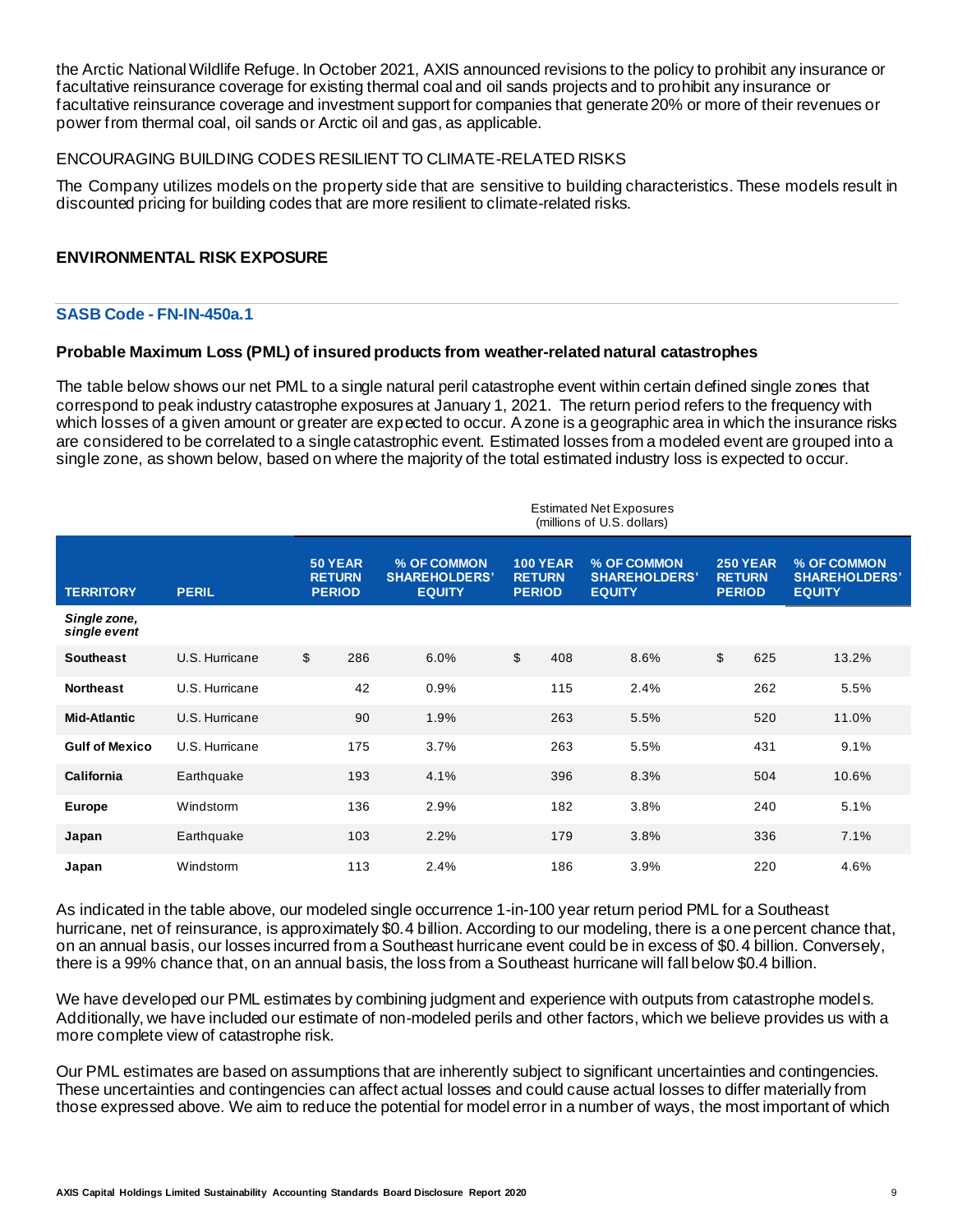is by ensuring that management's judgment supplements the model outputs. We also perform ongoing model validation at the line of business level and at the group level, including through our catastrophe model validation unit. These validation procedures include sensitivity testing of models to understand their key variables and, where possible, back-testing the model outputs to actual results.

Estimated net losses from peak zone catastrophes may change from period to period as a result of several factors, which include, but are not limited to, updates to vendor catastrophe models, changes in our internal modeling, changes in our underwriting portfolios, changes to our reinsurance purchasing strategy and changes in foreign exchange rates.

# CLIMATE CHANGE

Through our NatCat Centre of Excellence, AXIS has devised a set of end-of-century climate change scenarios (for example, 2080-2100) based on relevant reports by the Intergovernmental Panel on Climate Change (IPCC), which set out potential future climate scenarios, and other scientific literature. The outputs from climate scenario testing are used by AXIS to understand and assess our climate risk exposure, recognizing that climate risk quantification techniques are still at an early stage of development and results are highly uncertain. These climate scenarios are based on our current expectations regarding reasonable emission scenarios and do not consider any mitigation measures to address catastrophes that might take place at the end of the century.

Scenarios were devised for U.S. Hurricane, E.U. Windstorm, U.S Wildfire and Japan Typhoon. These scenarios were implemented in the cat modeling by modifying the event sets. The results illustrate that, across all return periods, climate change is modelled to increase losses at varying degrees, depending on the return period and peril region.

In addition to our work at our NatCat Centre of Excellence, we partnered with AIR Worldwide and scholars from The Brookings Institution to publish climate change research that has informed our climate scenario testing. This partnership resulted in the 2021 publication of two research studies that respectively address how climate change may affect U.S. corn yields and hurricane risk in the United States by 2050, specifically related to residential and commercial properties. The research papers also included information from University of Illinois research fellows funded by AXIS.

For more information about our exposure to catastrophe losses, see our 2020 Form 10-K under "Item 1A – Risk Factors – Insurance Risk – Results of operations, financial condition, or liquidity could be adversely affected by the occurrence of natural and man-made disasters, as well as outbreaks of pandemic or contagious diseases" and "Item 1A – Risk Factors – Insurance Risk – Global climate change may have an adverse effect on our results of operations, financial condition, or liquidity."

### **SASB Code - FN-IN-450a.2**

# **Total amount of monetary losses attributable to insurance payouts from (1) modeled natural catastrophes and (2) non-modeled natural catastrophes, by type of event and geographic segment (net and gross of reinsurance)**

Estimated pre-tax catastrophe and weather-related losses, net of reinsurance and reinstatement premiums, for our Insurance and Reinsurance segments for the last three years are set forth in the table below. These are estimates as of December 31 of each year for events occurring in that year, as reported in our Investor Financial Supplement, which is available on our Investor Relations website a[t www.investor.axiscapital.com](http://www.investor.axiscapital.com/).

| (In millions)  | <b>Accident Year</b> |      |      |  |
|----------------|----------------------|------|------|--|
| <b>Segment</b> | 2020                 | 2019 | 2018 |  |
| Insurance      | 443                  | 84   | 204  |  |
| Reinsurance    | 330                  | 252  | 226  |  |
| Total          | 773                  | 336  | 430  |  |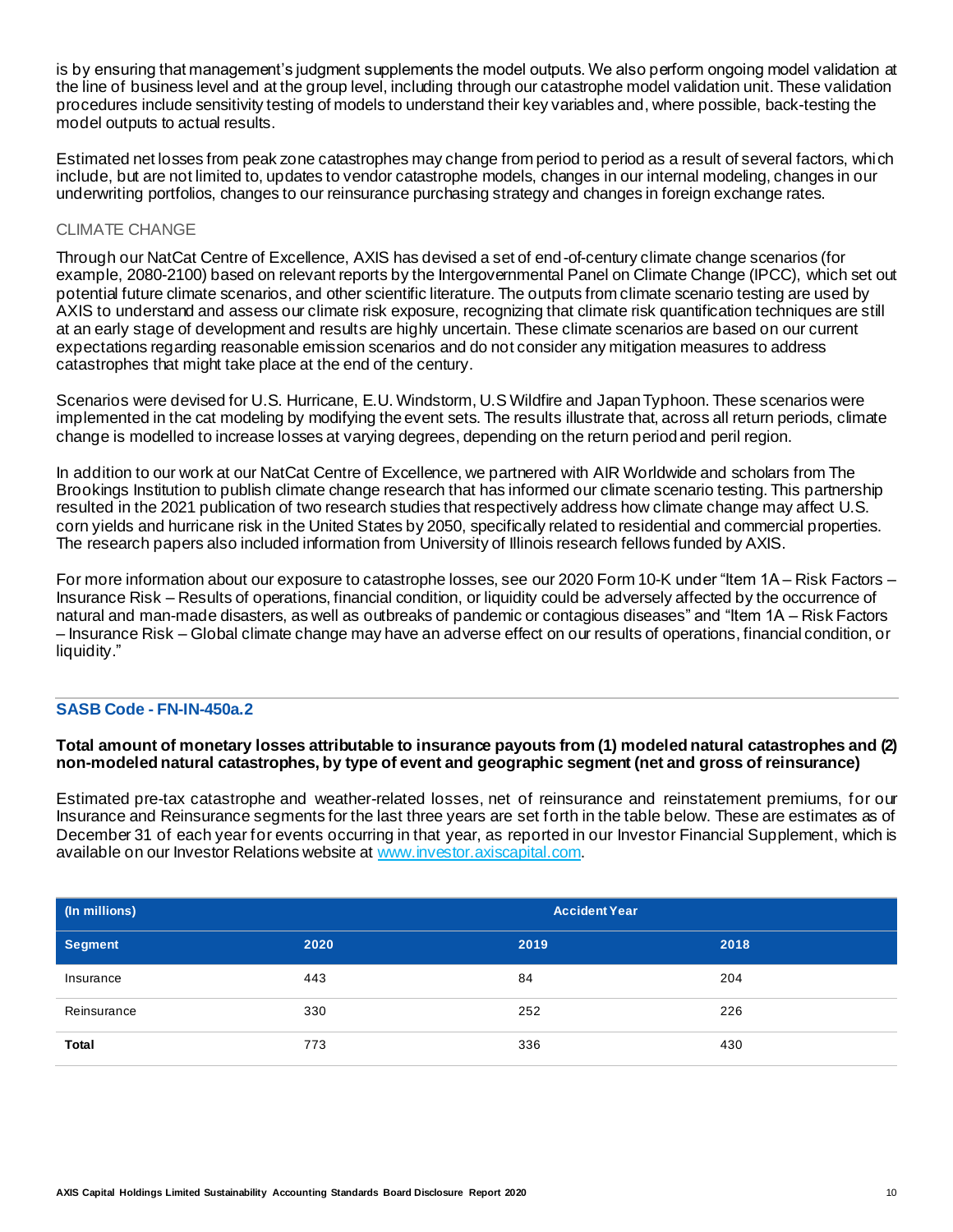We do not separately identify our losses by modeled and non-modeled catastrophes as we do not believe this categorization is meaningful to our business. See Items 450a.1 and 450a.3 for a discussion of our use and enhancement of catastrophe models.

During 2020, we incurred pre-tax catastrophe and weather-related losses, net of reinsurance and reinstatement premiums, of \$773 million or 17.7 points, primarily attributable to the COVID-19 pandemic, Hurricanes Laura, Sally, Zeta and Delta, the Midwest derecho, wildfires across the West Coast of the United States, and other weather-related events. Comparatively, in 2019, we incurred pre-tax catastrophe and weather-related losses, net of reinsurance and reinstatement premiums, of \$336 million or 7.5 points, primarily attributable to Japanese Typhoons Hagibis, Faxai and Tapah, Hurricane Dorian, Australia Wildfires and other weather-related events.

At December 31, 2020, net reserves for losses and loss expenses included estimated amounts for numerous catastrophe events.<sup>5</sup> The magnitude and complexity of losses arising from certain of these events inherently increase the level of uncertainty and, therefore, the level of management judgment involved in arriving at estimated net reserves for losses and loss expenses. These events include the COVID-19 pandemic, Hurricanes Laura, Sally, Zeta and Delta, the Midwest derecho, wildfires across the West Coast of the United States in 2020, Japanese Typhoons Hagibis, Faxai and Tapah, Hurricane Dorian, and the Australia Wildfires in 2019 and Hurricanes Michael and Florence, California Wildfires and Typhoon Jebi in 2018. As a result, actual losses for these events may ultimately differ materially from current estimates.

The estimate of net reserves for losses and loss expenses related to the COVID-19 pandemic is subject to significant uncertainty. This uncertainty is driven by the inherent difficulty in making assumptions around the impact of the COVID-19 pandemic due to the lack of comparable events, the ongoing nature of the event, and its far-reaching impacts on world-wide economies and the health of the population. These assumptions include:

- the nature and the duration of the pandemic;
- the effects on health, the economy and our customers;
- the response of government bodies including legislative, regulatory or judicial actions and social influences that could alte r the interpretation of our contracts;
- the coverage provided under our contracts;
- the coverage provided by our ceded reinsurance; and
- the evaluation of the loss and impact of loss mitigation actions.

While we believe our estimate of net reserves for losses and loss expenses is adequate for losses and loss expenses that have been incurred at the balance sheet date based on current facts and circumstances, we continue to monitor the appropriateness of these assumptions as new information comes to light, and adjustments are made to our estimate of ultimate losses related to the COVID-19 pandemic if there are developments that are different from previous expectations. Adjustments are recorded in the period in which they are identified. Actual losses for this event may ultimately differ materially from current estimates.

Net reserves for losses and loss expenses related to catastrophes other than the COVID-19 pandemic represent our best estimate of losses and loss expenses that have been incurred at the balance sheet date. The determination of these net reserves for losses and loss expenses reserves is estimated by management after a catastrophe occurs by completing an in-depth analysis of individual contracts which may potentially have been impacted by the catastrophic event. This in-depth analysis may rely on several sources of information including:

- estimates of the size of insured industry losses from the catastrophic event and our corresponding market share;
- a review of our portfolio of contracts to identify those contracts which may be exposed to the catastrophic event;
- a review of modeled loss estimates based on information previously reported by customers and brokers, including exposure data obtained during the underwriting process;
- discussions of the impact of the event with our customers and brokers; and
- catastrophe bulletins published by various independent statistical reporting agencies.

We generally use a blend of these information sources to arrive at aggregate estimates of the ultimate losses arising from the catastrophic event.

There are additional risks that affect our ability to accurately estimate ultimate losses for catastrophic events. For example, the estimates of loss reserves related to hurricanes and earthquakes can be affected by factors including, but not limited to, the inability to access portions of impacted areas, infrastructure disruptions, the complexity of factors contributing to losses, legal and regulatory uncertainties, complexitie s involved in estimating business interruption losses and additional living expenses, the impact of demand surge, fraud and the limited nature of information available. For hurricanes, additional complex coverage factors may include determining whether damage was caused by flooding or wind, evaluating general liability and pollution exposures, and mold damage. The timing of a catastrophe, for example, near the end of a reporting period, can also affect the level of information available to us to estimate loss reserves for that reporting period.

 $^{\circ}$  Net reserves for losses and loss expenses related to the COVID-19 pandemic represent our best estimate of losses and loss expenses that have been incurred at the balance sheet date. The determination of these net reserves for losses and loss expenses is based on a ground -up assessment of coverage from individual contracts and treaties across all lines of business, and includes a review of modeling analyses and market information, where appropriate. In addition, we consider information received from clients, brokers and loss adjusters, together with global she lter-in-place orders and the outcomes of recent court judgments, including the UK Supreme Court ruling regarding business interruption insurance coverage.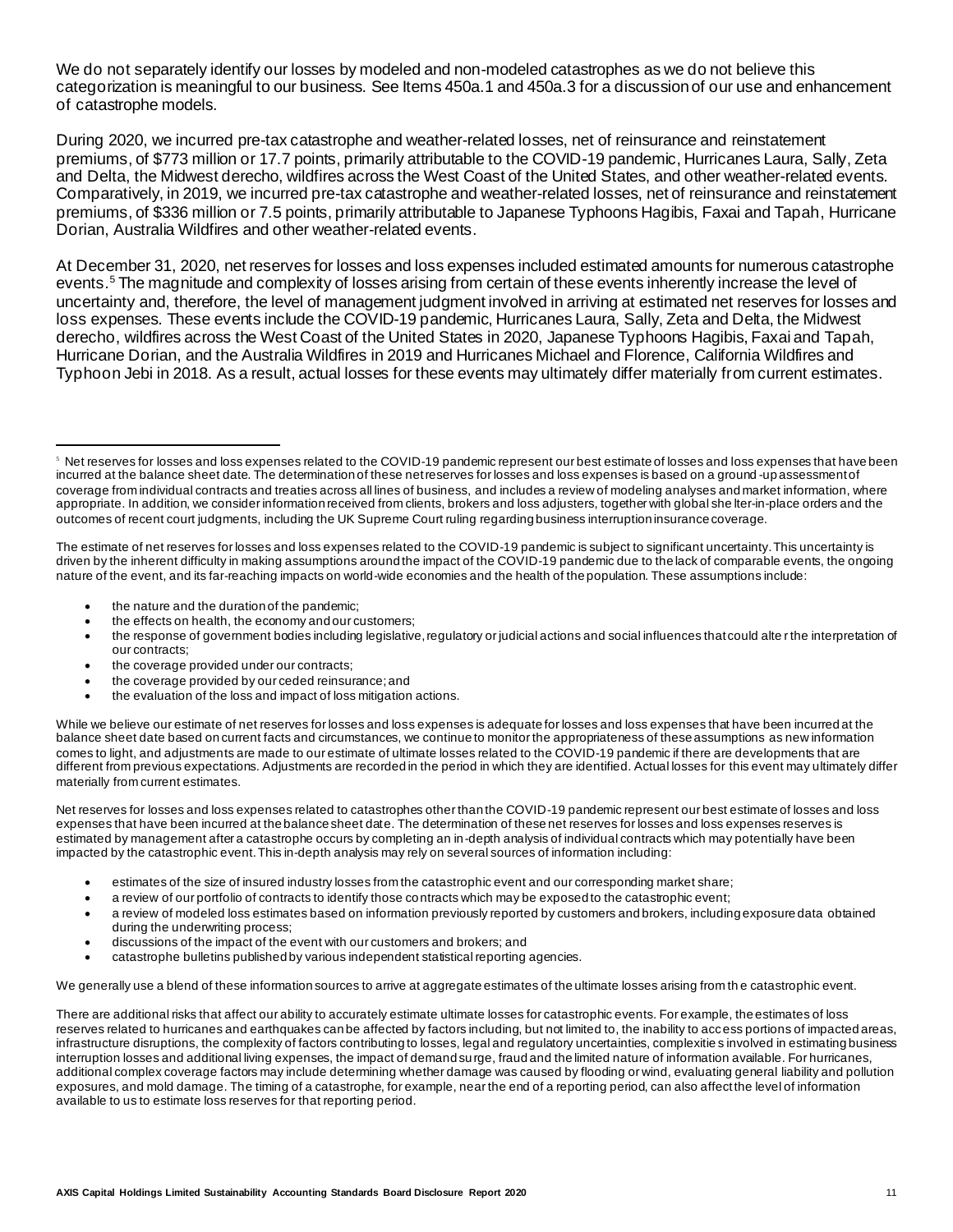While we believe our estimate of net reserves for losses and loss expenses is adequate for losses and loss expenses that have been incurred at the balance sheet date based on current facts and circumstances, we monitor changes in paid and incurred losses in relation to each significant catastrophe in subsequent reporting periods, and adjustments are made to estimates of ultimate losses for each event if there are developments that are different from previous expectations. Adjustments are recorded in the period in which they are identified. Actual losses for these events may ultimately differ materially from current estimates.

# **SASB Code - FN-IN-450a.3**

# **Description of approach to incorporation of environmental risks into (1) the underwriting process for individual contracts and (2) the management of firm-level risks and capital adequacy**

Since its inception, AXIS has been offering protection against weather-related risks such as hurricanes, storms, wildfires and floods, helping businesses and individuals proactively manage their exposure to such risks, and, when the need arises, recover from their aftermath. We therefore have a long history of considering environmental risks at both the policy and enterprise levels. We take short-, medium- and long-term horizons into account when assessing environmental risks at both the policy (underwriting) and firm level (management of firm-level risks and capital adequacy).

#### **Environmental Risks - Underwriting Process**

At the policy level, environmental risks, along with other relevant perils, are taken into account in pricing, coverage limitations and policy duration. Our catastrophe models inform our underwriting decisions, pricing and policy terms and reinsurance decisions.

The underwriting process, along with the environmental risk assessment, is specific to the risks to be insured. Our underwriting process factors in natural catastrophe exposure, along with any relevant risks. If the drivers of a risk change, we may update pricing, add contract endorsements or include exclusions to reflect the updated risk. Return on capital is a key metric incorporated into our underwriting decisions. Policies with more risk require a higher return on capital, along with higher premium levels.

In addition, our policy to limit thermal coal and oil sands underwriting and investment went into effect on January 1, 2020 and, by year end, we committed to not underwrite new insurance or facultative reinsurance contracts, or provide investment support, for projects covering the exploration, production or transportation of oil and gas in the Arctic National Wildlife Refuge. In October 2021, we announced revisions to the policy to prohibit any insurance and facultative reinsurance coverage for existing thermal coal and oil sands projects and to prohibit any insurance and facultative reinsurance coverage and investment support for companies that generate 20% or more of their revenues or power from thermal coal, oil sands or Arctic oil and gas, as applicable.

#### **Environmental Risks – Firm Level Risks and Capital Adequacy**

# ERM FRAMEWORK

At the enterprise level, environmental risks determine business lines and products, capital needs and reinsurance decisions, and are taken into account over short-, medium- and long-term horizons as part of our enterprise risk management ("ERM") framework.

As part of our overall ERM framework, we also have put in place a distinct climate change risk management framework to create a holistic approach for managing climate-related risks. As part of our consideration of environmental risks, we specifically seek to identify and assess climate-related risks relating to insurance and reinsurance portfolios by geography, business unit and product line. These risks include physical, transition and liability risks. We seek to identify and assess climate-related risks through proprietary and third-party modeling, which is further described below. In addition, climate change scenarios are being incorporated into AXIS' own risk and solvency assessment process, which feeds into longer term impact assessments on capital and solvency.

Our Board of Directors ("Board"), along with our Risk Committee, oversees the risks and opportunities related to the Company's climate change exposure and initiatives and receives periodic reports relating to climate change as part of their standing agendas.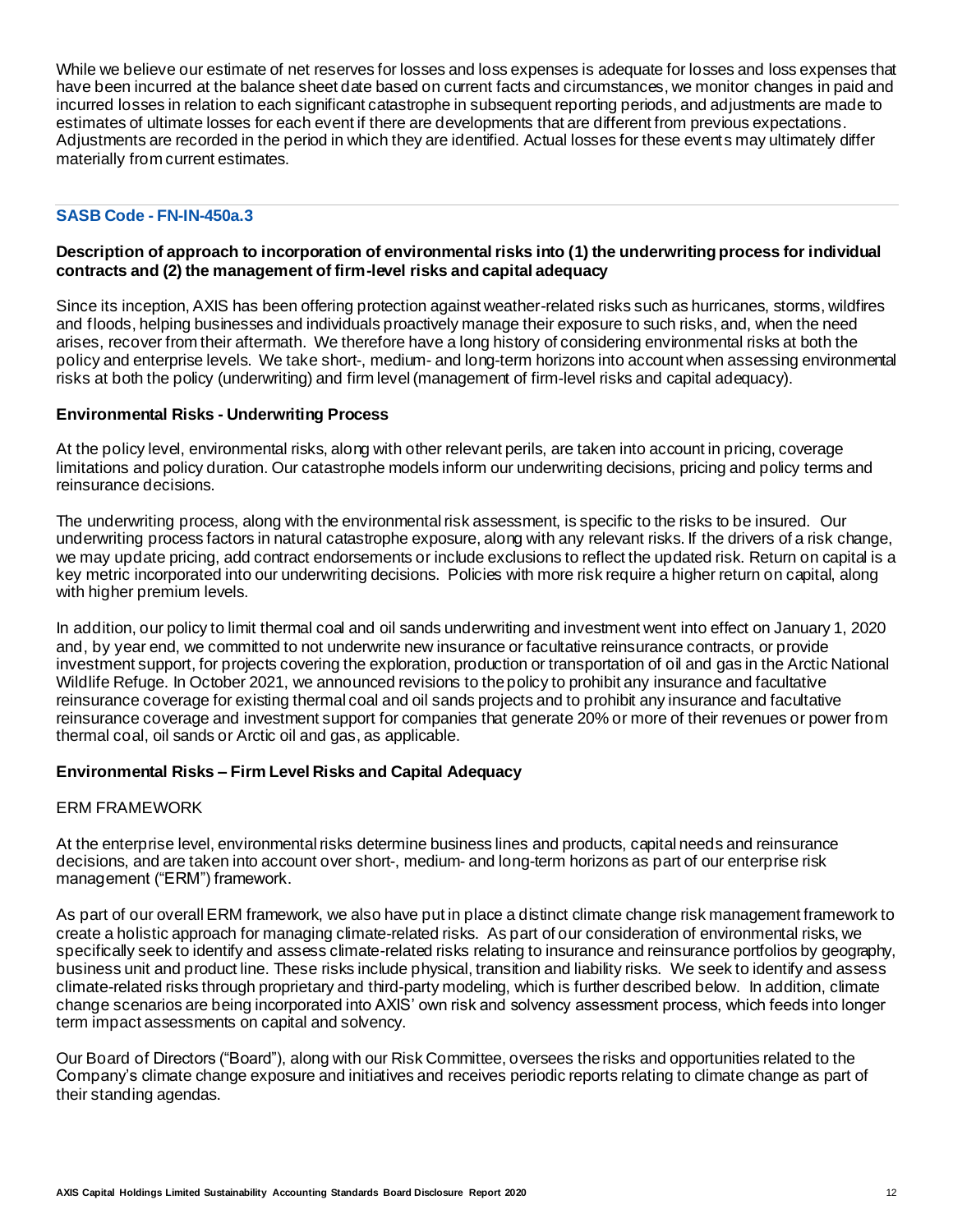# CATASTROPHE MODELS

Catastrophe models assist in managing our aggregate exposure to natural catastrophes and climate risk. These models assist us in monitoring our portfolio's exposure to risks for specific catastrophic events in geographic peril regions.

Our catastrophe models are informed by our climate change research efforts, including our partnership with leading researchers and students at the University of Illinois' Office of Risk Management and Insurance Research that creates new natural catastrophe risk conceptualization models that leverage data analytics and computer programming.

In addition, our NatCat Centre of Excellence's continuous monitoring of climate change and climate trends further informs our models. This team also reviews our modeling approach and identifies and conducts reviews of peril regions most likely to be affected by climate change (such as regions subject to wildfires). If a peril region is affected by climate trends, we check if the model has been calibrated to a shorter period and if the model losses are in line with our recent loss experience. If this is not the case, we may adjust our view of risk by applying additional loadings or by adjusting return periods to reflect an increased frequency of catastrophe events.

Finally, our partnership with AIR Worldwide and scholars from The Brookings Institution to publish climate change research has also assisted in our climate scenario and catastrophe risk analysis. This partnership resulted in the 2021 publication of two research studies that respectively address how climate change may affect U.S. corn yields and hurricane risk in the United States by 2050, specifically related to residential and commercial properties. The research papers also included information from University of Illinois research fellows funded by AXIS.

Our catastrophe models also are taken into account in setting our long-term financial strategies and business objectives, including new product development. For example, AXIS is investing in growth areas such as renewable energy insurance, an area in which we have maintained our position as a top global insurer, particularly for wind, solar and battery storage facilities.

# CAPITAL ADEQUACY

We regularly monitor our capital adequacy against our required capital, and the results are reported to the Risk Committee of the Board on a quarterly basis. We also annually complete our Own Risk and Solvency Assessment ("ORSA") or Group Solvency Self-Assessment ("GSSA"), an assessment of the Company's risk profile and capital adequacy provided to our Board and regulators.

#### CLIMATE CHANGE WORKING GROUP

We also have internal committees and working groups, which ultimately report up to members of our Executive Committee, that are actively involved in identifying and assessing climate-related risks relating to insurance and reinsurance portfolios. A climate change working group has been established to focus specifically on climate-related risks. This group oversees and coordinates implementation of our climate change risk management framework. In addition, among other things, this group: (1) assesses climate-related risks; (2) promotes knowledge sharing across key groups on the topic of climate change; (3) leads research into climate change and provides information to enterprise management and other senior decision makers involved with CAT and underwriting decisions; (4) considers emerging risks associated with climate change and liaises with other internal working groups and committees for their consideration of these risks in, among other areas, product development and risk management; and (5) recommends model evaluations motivated by possible climate change impacts.

The climate change working group coordinates with other internal working groups concerning climate-related risks. These include, for example, (1) the environmental group which focuses on environmental policy and (2) our emerging risk working group, which facilitates and coordinates the identification and management of emerging risks .

In 2020, the climate change working group completed an assessment of climate risks across our product lines. We are continuing to enhance our climate risk assessment framework, including our identification and analysis of our transition exposure and liability risks.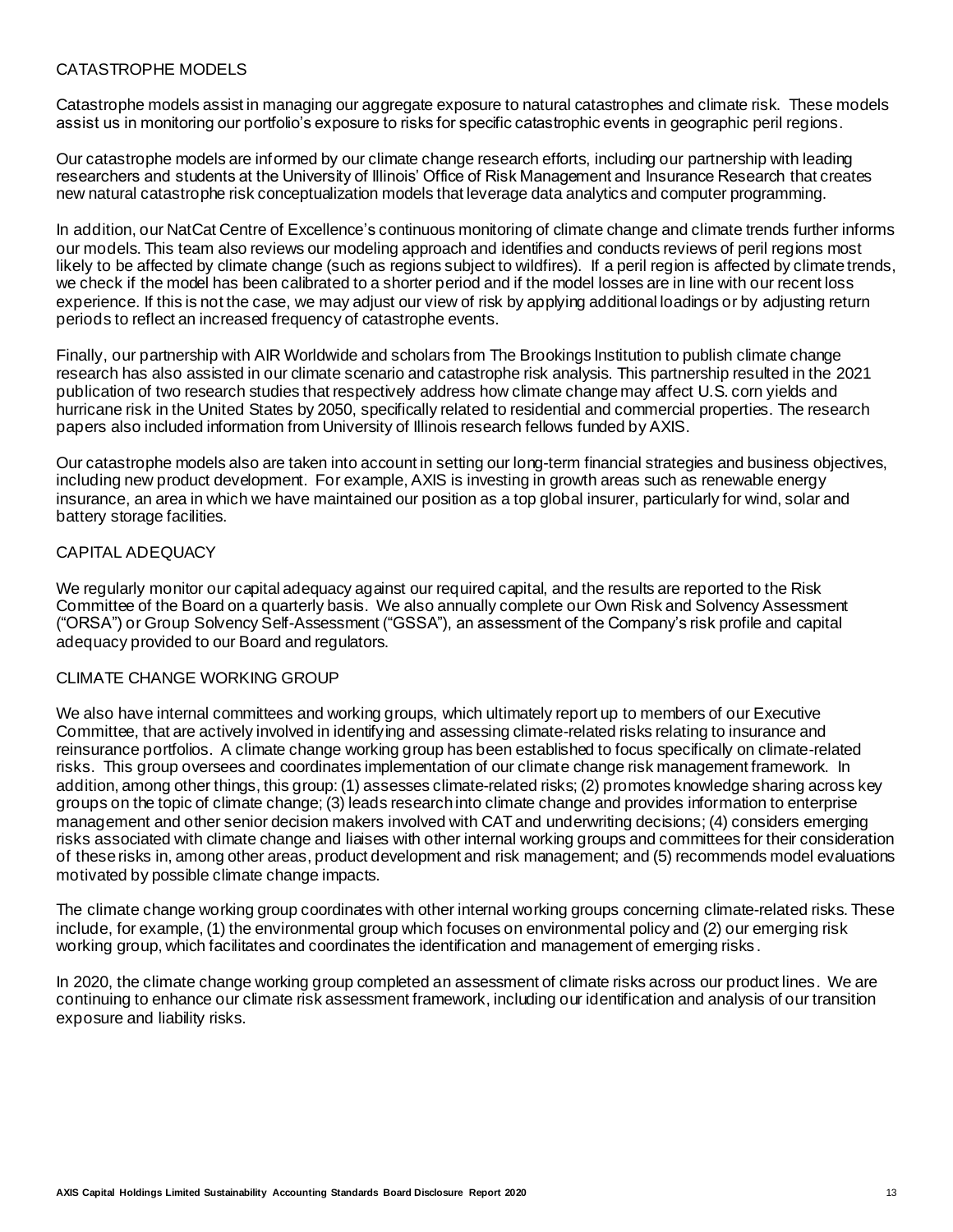#### **SASB Code - FN-IN-550a.1**

### **Exposure to derivative instruments by category: (1) total potential exposure to non-centrally cleared derivatives, (2) total fair value of acceptable collateral posted with the Central Clearinghouse and (3) total potential exposure to centrally cleared derivatives**

The following is a discussion of our primary exposures to derivative instruments. This information is being presented on a Company-wide basis for the AXIS Group as we believe this information is more helpful to investors. For 2020, there was no exposure to derivatives at the U.S.-based insurance subsidiaries required to submit a Schedule DB to the NAIC.

At December 31, 2020, the fair value of the Company's investments was \$14.3 billion and the Company held cash and investments of \$15.8 billion.

Our investment guidelines and procedures stress diversification of risk, conservation of principal and liquidity. At December 31, 2020, our investment portfolio consists primarily of high-quality fixed maturities, representing 84% of our total investments and 76% of total cash and investments. At December 31, 2020, fixed maturities had a weighted average credit rating of AA- and an average duration of 3.3 years. At December 31, 2020, fixed maturities together with short-term investments and cash and cash equivalents (i.e., total investments 2020: \$13.7 billion), had a weighted average credit rating of AA- and an average duration of 3.0 years. Additional information about the Company's investment portfolio can be found in "Item 7 – Management's Discussion and Analysis of Financial Condition and Results of Operations – Cash and Investments" in our 2020 Form 10-K and note 5 – "Investments" to our consolidated financial statements in Item 8 in our 2020 Form 10-K.

The Company's investment strategy permits the use of derivative instruments, which are measured at fair value and recorded on our consolidated balance sheets. In particular, the Company may enter into derivative instruments such as futures, options, interest rate swaps and foreign currency forward contracts as part of its overall foreign currency risk management strategy, to obtain exposure to a particular financial market or for yield enhancement. From time to time, the Company may also enter into insurance and reinsurance contracts that meet the Financial Accounting Standards Board's definition of a derivative contract.

The estimated notional and fair values of the Company's derivative instruments at December 31, 2020 are summarized below:

|                                      | At December 31, 2020<br>(in thousands)  |                                                         |                                                             |  |  |
|--------------------------------------|-----------------------------------------|---------------------------------------------------------|-------------------------------------------------------------|--|--|
|                                      |                                         |                                                         |                                                             |  |  |
|                                      | <b>Derivative</b><br>notional<br>amount | <b>Asset</b><br>derivative<br>fair value <sup>(1)</sup> | <b>Liability</b><br>derivative<br>fair value <sup>(1)</sup> |  |  |
| Relating to investment portfolio:    |                                         |                                                         |                                                             |  |  |
| Foreign exchange forward contracts   | \$<br>105.781                           | $\mathbf{2}$                                            | \$2,364                                                     |  |  |
| Relating to underwriting portfolio:  |                                         |                                                         |                                                             |  |  |
| Foreign exchange forward contracts   | 1,197,012                               | 18,873                                                  |                                                             |  |  |
| Other underwriting-related contracts | 75,000                                  |                                                         | 9,122                                                       |  |  |
| <b>Total derivatives</b>             |                                         | \$18,875                                                | \$11,486                                                    |  |  |

(1) Asset and liability derivatives are classified within other assets and other liabilities in the consolidated balance sheets.

Please refer to note 7 - *'Derivative Instruments'* to our consolidated financial statements in Item 8 in our 2020 Form 10-K for additional disclosures concerning derivatives.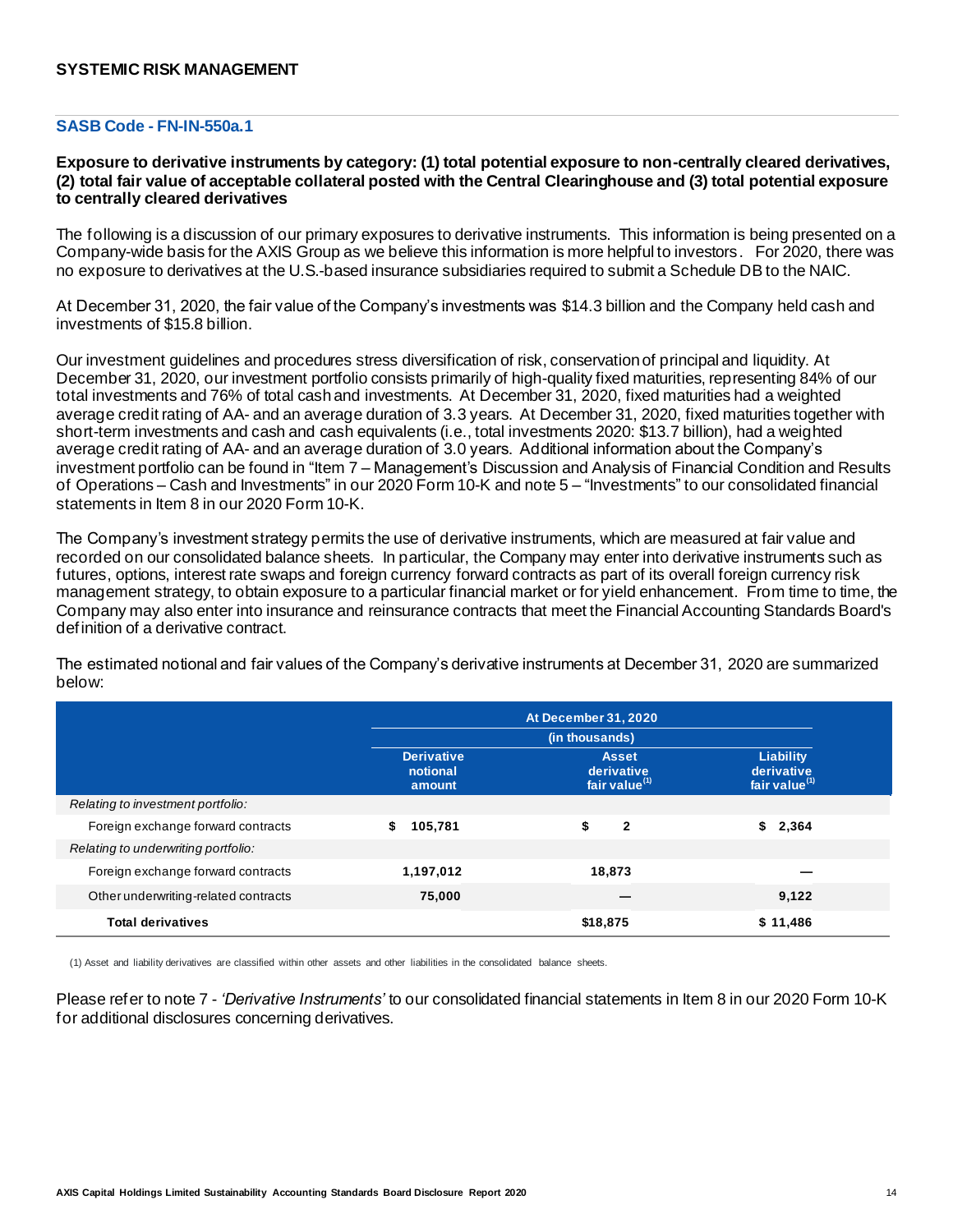#### **SASB Code - FN-IN-550a.2**

#### **Total fair value of securities lending collateral assets**

During the year ended December 31, 2020, we did not have securities lending collateral assets.

# **SASB Code - FN-IN-550a.3**

#### **Description of approach to managing capital and liquidity-related risks associated with systemic non-insurance activities**

The AXIS corporate structure contains a number of non-insurance company entities including (a) the ultimate parent holding company and the intermediate holding companies, (b) the servicing companies for the group's operational activities, (c) providers of insurance related services and (d) investment holding companies. These entities perform various functions and services primarily in support of our underwriting activities. None of the AXIS non-insurance entities engage in any systemic non-insurance activities, including investment and funding or other capital market activities that result in maturity or liquidity transformation, leverage or imperfect transfer of credit risk, such as repo and securities lending or the writing of derivatives contracts that are not used to hedge risk or do not closely match the underlying exposure.

AXIS has an established ERM framework encompassing all entities within the Group. The ERM framework provides a structured and consistent approach to ensuring that risks arising from all activities are appropriately identified, measured, monitored and controlled with clear ownership and appropriate levels of oversight. We articulate roles and responsibilities for risk management throughout the organization, from our Board and Chief Executive Officer to our business and corporate functions, thus embedding risk management in our corporate structure. An important aspect of our ERM framework is our internal capital model, which provides us with a holistic view of our at-risk capital and serves as a business management, capital allocation and portfolio management tool. Other key aspects of our ERM framework include our risk appetite as authorized by our Board, our documented risk policies and procedures, and our risk diversification efforts.

#### **SASB Code - FN-IN-000.A**

#### **Number of policies in force by segment: (1) property and casualty, (2) life and (3) assumed reinsurance**

The number of policies in force is not an activity metric we use for the insurance or reinsurance coverages we sell to businesses as this measure is not a meaningful metric for coverages that are sold and managed on an account or customer basis.